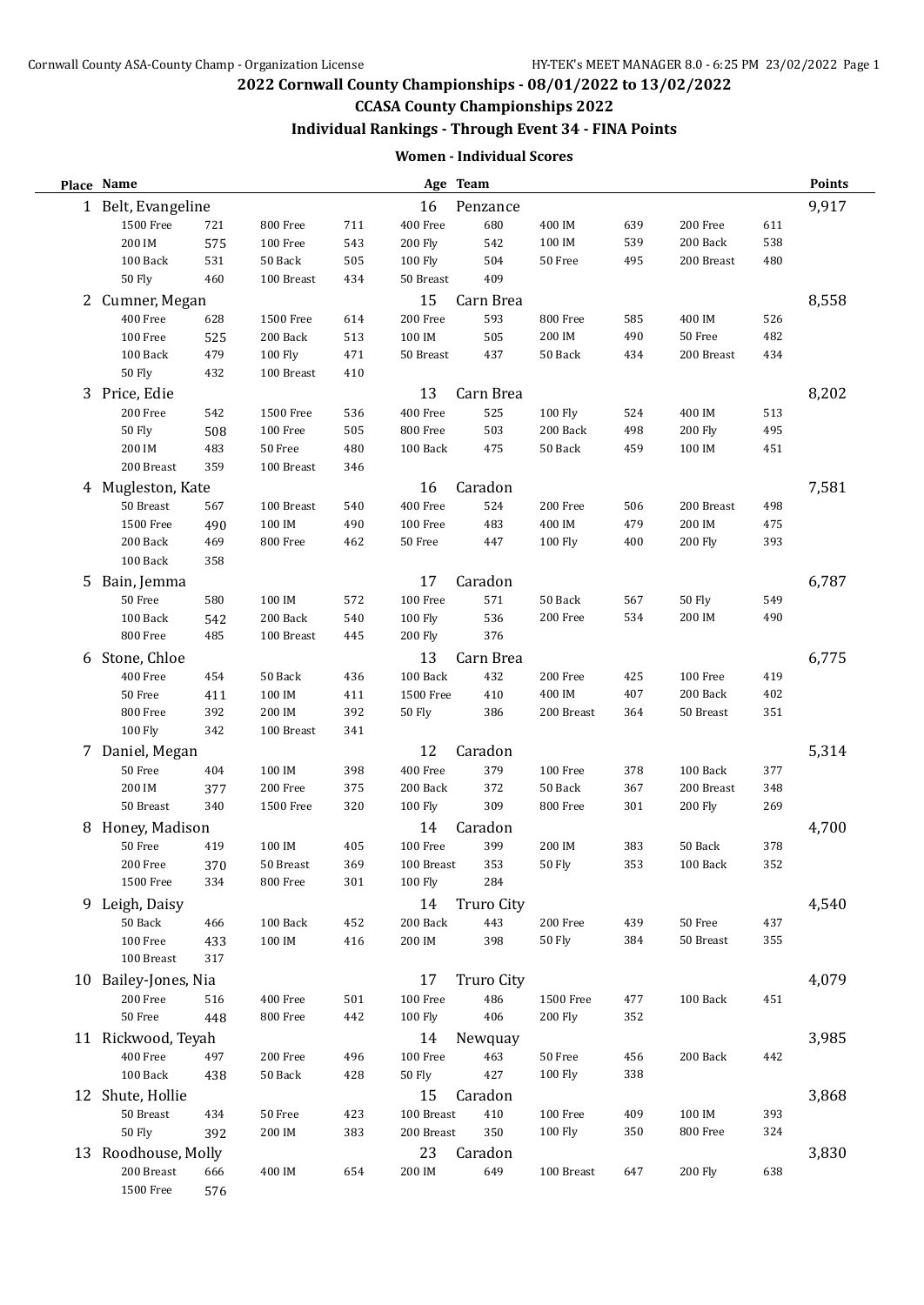## **CCASA County Championships 2022**

|    | 14 Johns, Lily           |     |                |     | 13             | <b>Bude</b>    |                |     |                       |     | 3,817 |
|----|--------------------------|-----|----------------|-----|----------------|----------------|----------------|-----|-----------------------|-----|-------|
|    | 50 Back                  | 465 | 100 Back       | 439 | 50 Free        | 404            | 100 IM         | 390 | 100 Free              | 388 |       |
|    | 200 Free                 | 378 | 50 Fly         | 374 | 400 Free       | 353            | 200 IM         | 339 | 100 Fly               | 287 |       |
| 15 | Shute, Olivia            |     |                |     | 16             | Caradon        |                |     |                       |     | 3,746 |
|    | 50 Back                  | 530 | 100 Back       | 496 | 50 Fly         | 434            | 200 Free       | 431 | 200 Back              | 405 |       |
|    | 50 Breast                | 390 | 800 Free       | 354 | 200 IM         | 354            | 200 Breast     | 352 |                       |     |       |
| 16 | Stevenson, Talia         |     |                |     | 15             | Penzance       |                |     |                       |     | 3,238 |
|    | 200 Free                 | 461 | 200 Back       | 437 | 50 Free        | 436            | 50 Back        | 430 | 100 Free              | 403 |       |
|    | 100 IM                   | 377 | 100 Back       | 375 | <b>50 Fly</b>  | 319            |                |     |                       |     |       |
|    | 17 Holmes, Ruby          |     |                |     | 13             | Penzance       |                |     |                       |     | 3,190 |
|    | 50 Free                  | 399 | 100 Free       | 397 | 200 Free       | 380            | 50 Breast      | 367 | 200 Breast            | 358 |       |
|    | 100 Breast               | 344 | 100 IM         | 333 | 200 IM         | 318            | 200 Back       | 294 |                       |     |       |
|    | 18 Daniel, Katie         |     |                |     | 15             | Caradon        |                |     |                       |     | 3,140 |
|    | 400 Free                 | 412 | 100 Free       | 395 | 200 Free       | 389            | 1500 Free      | 362 | 800 Free              | 345 |       |
|    | <b>50 Fly</b>            | 331 | 200 Back       | 308 | <b>200 Fly</b> | 303            | <b>100 Fly</b> | 295 |                       |     |       |
| 19 | Bain, Maisie             |     |                |     | 14             | Caradon        |                |     |                       |     | 3,053 |
|    | 50 Back                  | 425 | 100 Back       | 419 | 200 Back       | 406            | 100 Free       | 391 | 200 Free              | 383 |       |
|    | 100 IM                   | 363 | 1500 Free      | 345 | 800 Free       | 321            |                |     |                       |     |       |
| 20 | Todd, Heather            |     |                |     | 15             | Newquay        |                |     |                       |     | 3,003 |
|    | 200 Free                 | 462 | 400 Free       | 452 | 100 Free       | 447            | 50 Free        | 446 | 1500 Free             | 415 |       |
|    | 50 Back                  | 411 | 100 Back       | 370 |                |                |                |     |                       |     |       |
|    | 21 Hautot, Katie         |     |                |     | 16             |                |                |     |                       |     | 2,913 |
|    | 400 Free                 | 527 | 200 Free       | 506 | 100 Free       | Newquay<br>498 | 50 Free        | 486 | 50 Back               | 469 |       |
|    | 50 Fly                   | 427 |                |     |                |                |                |     |                       |     |       |
|    |                          |     |                |     |                |                |                |     |                       |     |       |
|    | 22 Hautot, Hannah        |     | 50 Breast      |     | 14             | Newquay        |                |     |                       |     | 2,876 |
|    | 50 Free<br><b>50 Fly</b> | 452 |                | 436 | 100 IM         | 424            | 50 Back        | 412 | $100\ \mathtt{Breat}$ | 391 |       |
|    |                          | 386 | 200 Breast     | 375 |                |                |                |     |                       |     |       |
| 23 | Stokes, Olivia           |     |                |     | 14             | <b>Bude</b>    |                |     |                       |     | 2,790 |
|    | 50 Free                  | 419 | 200 Free       | 371 | 50 Breast      | 361            | 400 Free       | 355 | 200 Back              | 339 |       |
|    | 200 IM                   | 337 | 800 Free       | 312 | 200 Breast     | 296            |                |     |                       |     |       |
|    | 24 Lines, Beth           |     |                |     | 18             | Newquay        |                |     |                       |     | 2,775 |
|    | 100 Free                 | 585 | 50 Free        | 583 | 200 Free       | 550            | 50 Breast      | 544 | 100 IM                | 513 |       |
| 25 | Harris, Niamh            |     |                |     | 15             | Newquay        |                |     |                       |     | 2,638 |
|    | 200 Back                 | 494 | 400 IM         | 469 | 100 Back       | 462            | 200 IM         | 448 | 200 Breast            | 388 |       |
|    | 100 Breast               | 377 |                |     |                |                |                |     |                       |     |       |
|    | 26 Goodwin, Hollie       |     |                |     | 13             | N Cornwall     |                |     |                       |     | 2,584 |
|    | 50 Free                  | 398 | 100 Free       | 380 | 200 Free       | 375            | 100 IM         | 368 | 50 Back               | 364 |       |
|    | $100\text{ Back}$        | 355 | 200 Back       | 344 |                |                |                |     |                       |     |       |
| 27 | Stemp, Hannah            |     |                |     | 20             | Carn Brea      |                |     |                       |     | 2,480 |
|    | 400 Free                 | 529 | 200 Free       | 511 | 1500 Free      | 511            | 800 Free       | 497 | 200 Back              | 432 |       |
| 28 | Taylor, Mia              |     |                |     | 14             | Caradon        |                |     |                       |     | 2,476 |
|    | 100 Free                 | 388 | 100 Back       | 385 | 50 Breast      | 380            | 200 IM         | 364 | 200 Free              | 344 |       |
|    | 50 Fly                   | 340 | 800 Free       | 275 |                |                |                |     |                       |     |       |
| 29 | Newman, Kitty            |     |                |     | 14             | Caradon        |                |     |                       |     | 2,455 |
|    | 200 Free                 | 324 | 100 Breast     | 319 | 400 Free       | 317            | 1500 Free      | 312 | 200 Back              | 311 |       |
|    | $200\,\mathrm{Breat}$    | 308 | 200 IM         | 302 | 800 Free       | 262            |                |     |                       |     |       |
| 30 | Laurence, Darcey         |     |                |     | 15             | Carn Brea      |                |     |                       |     | 2,427 |
|    | 50 Back                  | 512 | 100 Back       | 493 | 200 Back       | 489            | 50 Free        | 471 | <b>50 Fly</b>         | 462 |       |
|    | 31 Lee, Meg              |     |                |     | 11             | Newquay        |                |     |                       |     | 2,421 |
|    | 50 Free                  | 270 | 200 Free       | 245 | 100 Free       | 233            | 200 Back       | 232 | 100 IM                | 232 |       |
|    | 200 IM                   | 224 | 50 Back        | 214 | 50 Breast      | 210            | 100 Back       | 196 | 100 Breast            | 186 |       |
|    | <b>50 Fly</b>            | 179 |                |     |                |                |                |     |                       |     |       |
| 32 | Gill, Sophia             |     |                |     | 14             | N Cornwall     |                |     |                       |     | 2,290 |
|    | 200 Free                 | 367 | 200 IM         | 365 | 400 Free       | 357            | 100 IM         | 331 | 200 Breast            | 296 |       |
|    | 800 Free                 | 295 | <b>100 Fly</b> | 279 |                |                |                |     |                       |     |       |
|    |                          |     |                |     |                |                |                |     |                       |     |       |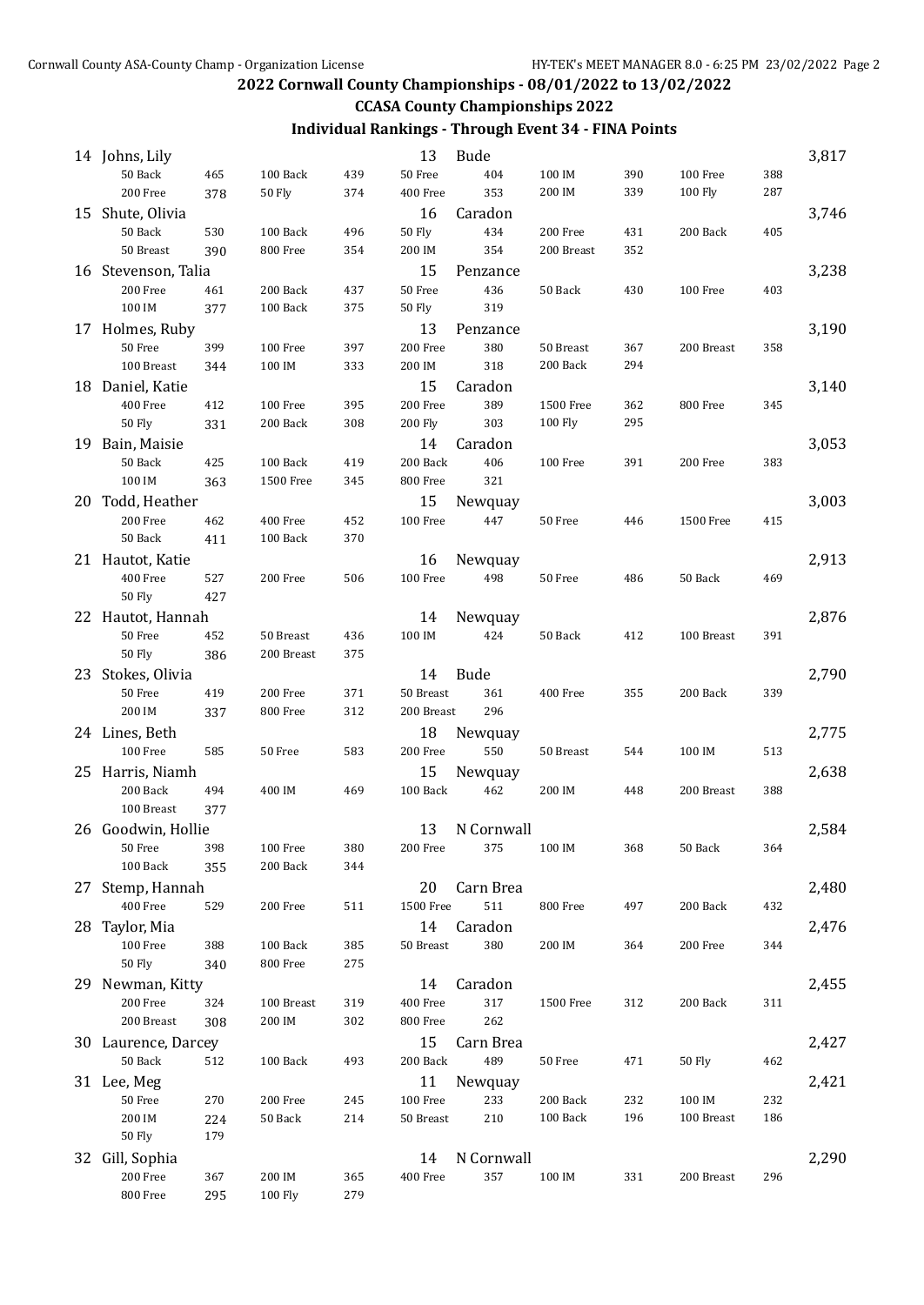#### **CCASA County Championships 2022**

| 33 | Turnock, Grace               |            |                |     | 17                      | Carn Brea         |                      |            |            |     | 2,283 |
|----|------------------------------|------------|----------------|-----|-------------------------|-------------------|----------------------|------------|------------|-----|-------|
|    | 200 Free<br>400 IM           | 411<br>347 | 400 Free       | 398 | 1500 Free               | 389               | 800 Free             | 378        | 200 IM     | 360 |       |
|    | 34 Connelly, Claudia         |            |                |     | 14                      | Newquay           |                      |            |            |     | 2,218 |
|    | 200 Breast                   | 339        | 200 Free       | 333 | 200 Back                | 333               | 200 IM               | 324        | 100 Breast | 321 |       |
|    | 50 Breast                    | 318        | <b>100 Flv</b> | 250 |                         |                   |                      |            |            |     |       |
| 35 | Roche, Lillian               |            |                |     | 16                      | <b>Truro City</b> |                      |            |            |     | 2,073 |
|    | 200 IM                       | 429        | 50 Breast      | 422 | 400 IM                  | 418               | 200 Breast           | 406        | 100 Breast | 398 |       |
|    | 36 Astley, Emma              |            |                |     | 12                      | <b>Bude</b>       |                      |            |            |     | 2,067 |
|    | 50 Free                      | 332        | 200 Free       | 317 | 100 Free                | 297               | 100 IM               | 293        | 50 Back    | 291 |       |
|    | <b>50 Fly</b>                | 281        | <b>100 Fly</b> | 256 |                         |                   |                      |            |            |     |       |
| 37 | Checkley, Molly              |            |                |     | 15                      | Newquay           |                      |            |            |     | 2,034 |
|    | 400 Free                     | 439        | 800 Free       | 431 | 200 Free                | 429               | <b>200 Fly</b>       | 369        | 100 Fly    | 366 |       |
|    | 38 Marshall, Charley-Anne    |            |                |     | 17                      | N Cornwall        |                      |            |            |     | 1,974 |
|    | 200 Free                     | 424        | 400 Free       | 422 | 1500 Free               | 386               | 800 Free             | 378        | 200 Back   | 364 |       |
| 39 | Staples, Kate                |            |                |     | 17                      | Carn Brea         |                      |            |            |     | 1,888 |
|    | 1500 Free                    | 398        | 200 Free       | 395 | 400 Free                | 386               | 800 Free             | 386        | 200 IM     | 323 |       |
|    |                              |            |                |     |                         |                   |                      |            |            |     |       |
|    | 40 Newton, Millie<br>50 Back |            |                |     | 11                      | St Austell        |                      |            |            |     | 1,828 |
|    |                              | 241        | 50 Free        | 234 | 50 Breast<br>200 Breast | 221<br>172        | 100 IM<br>100 Free   | 218<br>169 | 200 Free   | 192 |       |
|    | <b>50 Fly</b>                | 192        | 200 Back       | 189 |                         |                   |                      |            |            |     |       |
|    | 41 Bowden-Inoue, Enzo        |            |                |     | 13                      | Newquay           |                      |            |            |     | 1,755 |
|    | 50 Free                      | 372        | 200 Free       | 369 | 50 Breast               | 348               | 100 Breast           | 347        | 200 Breast | 319 |       |
|    | 42 Swart, Alisha             |            |                |     | 15                      | <b>Bude</b>       |                      |            |            |     | 1,743 |
|    | 50 Free                      | 389        | 100 IM         | 356 | <b>50 Fly</b>           | 346               | 50 Breast            | 343        | 200 Back   | 309 |       |
|    | 43 Ward, Tassy               |            |                |     | 12                      | <b>Truro City</b> |                      |            |            |     | 1,665 |
|    | 50 Free                      | 276        | 200 Free       | 243 | 200 IM                  | 243               | <b>50 Fly</b>        | 240        | 100 IM     | 230 |       |
|    | 200 Breast                   | 222        | 50 Breast      | 211 |                         |                   |                      |            |            |     |       |
|    | 44 Baker, Lottie             |            |                |     | 14                      | Newquay           |                      |            |            |     | 1,663 |
|    | 50 Fly                       | 449        | 50 Free        | 432 | 100 Free                | 408               | 100 IM               | 374        |            |     |       |
| 45 | Stewart, Jessica             |            |                |     | 17                      | Caradon           |                      |            |            |     | 1,593 |
|    | 400 Free                     | 429        | 200 Free       | 416 | 800 Free                | 387               | 200 Back             | 361        |            |     |       |
|    | 45 Coad, Agnes               |            |                |     | 11                      | Carn Brea         |                      |            |            |     | 1,593 |
|    | 50 Back                      | 219        | 200 Free       | 189 | 100 Back                | 189               | $100\ \mathrm{Free}$ | 188        | 100 IM     | 176 |       |
|    | 50 Breast                    | 167        | 100 Breast     | 162 | <b>50 Fly</b>           | 153               | 200 Breast           | 150        |            |     |       |
| 47 | Couch, Jocelyn               |            |                |     | 19                      | Newquay           |                      |            |            |     | 1,499 |
|    | <b>50 Fly</b>                | 521        | <b>200 Fly</b> | 513 | 100 IM                  | 465               |                      |            |            |     |       |
|    | 48 Fitzhenry, Robyn          |            |                |     | 12                      | Newquay           |                      |            |            |     | 1,432 |
|    | 50 Back                      | 316        | 100 IM         | 296 | <b>50 Fly</b>           | 281               | 50 Breast            | 279        | 100 Free   | 260 |       |
| 49 | Kerry, Molly                 |            |                |     | 12                      | Carn Brea         |                      |            |            |     | 1,380 |
|    | <b>50 Fly</b>                | 252        | 100 IM         | 252 | 200 IM                  | 245               | 50 Breast            | 238        | 100 Breast | 202 |       |
|    | <b>100 Fly</b>               | 191        |                |     |                         |                   |                      |            |            |     |       |
|    | 50 Weatherley, Laine         |            |                |     | 16                      | Caradon           |                      |            |            |     | 1,374 |
|    | 100 Back                     | 465        | 200 Back       | 458 | 50 Back                 | 451               |                      |            |            |     |       |
|    | 51 Dodd, Tilly               |            |                |     | 15                      | Carn Brea         |                      |            |            |     | 1,351 |
|    | 50 Breast                    | 349        | 100 IM         | 346 | 100 Breast              | 344               | 200 Breast           | 312        |            |     |       |
|    |                              |            |                |     |                         |                   |                      |            |            |     |       |
| 52 | Norton, Rosie                |            |                |     | 13                      | Newquay           |                      |            |            |     | 1,332 |
|    | 100 Back                     | 303        | <b>50 Fly</b>  | 293 | 200 Back                | 286               | 200 Breast           | 271        | 100 Fly    | 179 |       |
|    | 53 Richards, Skyann          |            |                |     | 15                      | Carn Brea         |                      |            |            |     | 1,321 |
|    | 200 Back                     | 378        | 100 Back       | 341 | <b>100 Fly</b>          | 306               | <b>200 Fly</b>       | 296        |            |     |       |
| 54 | Tamblyn, Nevie               |            |                |     | 13                      | N Cornwall        |                      |            |            |     | 1,276 |
|    | 50 Breast                    | 370        | 50 Back        | 342 | 100 Breast              | 289               | 200 Breast           | 275        |            |     |       |
| 55 | Smith, Harriet               |            |                |     | 13                      | Carn Brea         |                      |            |            |     | 1,222 |
|    | 200 Free                     | 344        | 400 IM         | 309 | 200 IM                  | 300               | 100 Fly              | 269        |            |     |       |
|    | 55 Hawkins, Maisy            |            |                |     | 16                      | <b>Truro City</b> |                      |            |            |     | 1,222 |
|    | 200 Free                     | 449        | 100 IM         | 410 | <b>100 Fly</b>          | 363               |                      |            |            |     |       |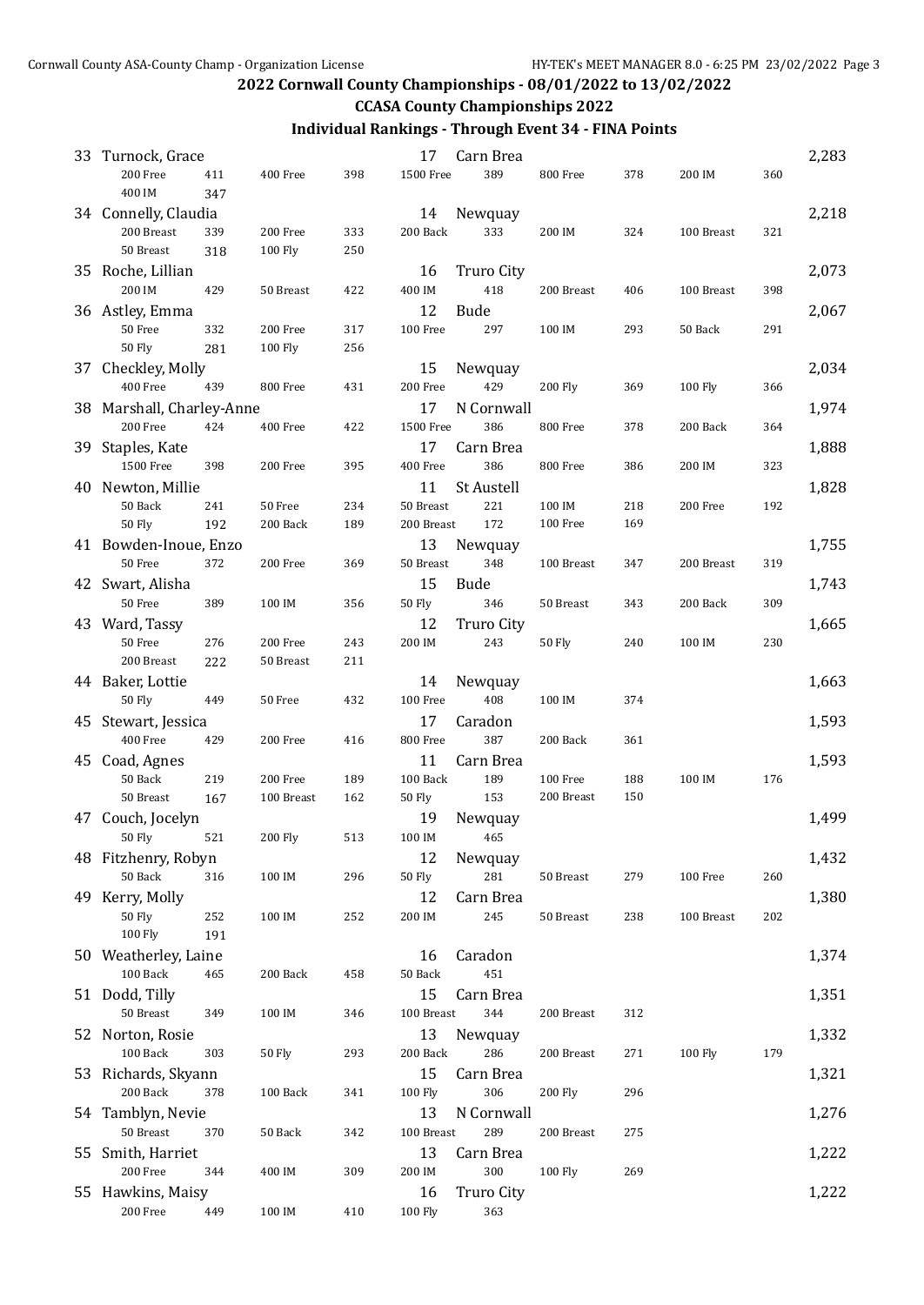### **CCASA County Championships 2022**

| 57  | Smith, Lilia                           |                |     | 14               | <b>Truro City</b> |          |     |          |     | 1,142 |
|-----|----------------------------------------|----------------|-----|------------------|-------------------|----------|-----|----------|-----|-------|
|     | 200 IM<br>404                          | 100 Back       | 374 | 100 Breast       | 364               |          |     |          |     |       |
| 58. | McGowan, Lily                          |                |     | 21               | Caradon           |          |     |          |     | 1,109 |
|     | 100 Breast<br>392                      | 200 Breast     | 383 | 200 Back         | 334               |          |     |          |     |       |
| 59  | Nickelson-Hudson, Devlan               |                |     | 16               | <b>Truro City</b> |          |     |          |     | 1,107 |
|     | 400 Free<br>388                        | 200 Free       | 383 | 800 Free<br>14   | 336<br>Caradon    |          |     |          |     | 1,042 |
|     | 60 Spry, Rosie<br>200 Breast<br>267    | 200 Back       | 264 | 200 IM           | 261               | 800 Free | 250 |          |     |       |
|     | 61 Newman, Eva                         |                |     | 13               | N Cornwall        |          |     |          |     | 1,025 |
|     | 100 Free<br>387                        | 50 Breast      | 323 | 200 IM           | 315               |          |     |          |     |       |
|     | 62 Hope, Evelyn                        |                |     | 14               | Penzance          |          |     |          |     | 957   |
|     | 200 Back<br>321                        | 200 Breast     | 320 | 200 Free         | 316               |          |     |          |     |       |
|     | 63 Pryor, Cassie                       |                |     | 15               | Carn Brea         |          |     |          |     | 945   |
|     | 200 Free<br>356                        | 200 Breast     | 307 | 100 Breast       | 282               |          |     |          |     |       |
|     | 64 Dawes, Evelyn                       |                |     | 14               | Caradon           |          |     |          |     | 927   |
|     | 1500 Free<br>259                       | 200 IM         | 250 | 200 Breast       | 244               | 100 Fly  | 174 |          |     |       |
|     | 65 Waugh, Elena<br>50 Back<br>452      | 50 Breast      | 424 | 16               | <b>Truro City</b> |          |     |          |     | 876   |
|     | 66 Schlussas, Isabella                 |                |     | 16               | Caradon           |          |     |          |     | 835   |
|     | <b>50 Fly</b><br>443                   | 200 Free       | 392 |                  |                   |          |     |          |     |       |
|     | 67 Atkin, Lucy                         |                |     | 14               | Caradon           |          |     |          |     | 830   |
|     | 200 Back<br>289                        | 200 IM         | 273 | <b>1500 Free</b> | 268               |          |     |          |     |       |
|     | 68 Downing, Abbie                      |                |     | 17               | <b>Truro City</b> |          |     |          |     | 817   |
|     | 200 Free<br>441                        | <b>100 Fly</b> | 376 |                  |                   |          |     |          |     |       |
|     | 69 Ward, Annie                         |                |     | 10               | Carn Brea         |          |     |          |     | 793   |
|     | 200 Free<br>169                        | 200 Back       | 167 | 100 IM           | 164               | 100 Free | 148 | 100 Back | 145 |       |
|     | 70 Hicks, Charlotte<br>800 Free<br>402 | 400 Free       | 380 | 20               | Caradon           |          |     |          |     | 782   |
|     | 71 Mulready, Matilda                   |                |     | 11               | <b>Truro City</b> |          |     |          |     | 780   |
|     | 50 Free<br>231                         | 50 Back        | 214 | 50 Breast        | 169               | 100 IM   | 166 |          |     |       |
|     | 72 Holtaway, Tess                      |                |     | 12               | Penzance          |          |     |          |     | 744   |
|     | 50 Free<br>269                         | 100 IM         | 238 | 50 Breast        | 237               |          |     |          |     |       |
|     | 73 Frith, Connie                       |                |     | 16               | Caradon           |          |     |          |     | 732   |
|     | 200 Free<br>397                        | 800 Free       | 335 |                  |                   |          |     |          |     |       |
|     | 74 Mitchell, Evie                      |                |     | 11               | <b>Truro City</b> |          |     |          |     | 706   |
|     | 262<br>$50\,\mathrm{Free}$             | $50\,\,$ Back  | 228 | <b>50 Fly</b>    | 216               |          |     |          |     |       |
|     | 75 Fitzhenry, Molly<br>200 Back<br>363 | 100 Breast     | 338 | 13               | Newquay           |          |     |          |     | 701   |
|     | 76 Jones, Abigail                      |                |     | 16               | Caradon           |          |     |          |     | 681   |
|     | 1500 Free<br>345                       | 800 Free       | 336 |                  |                   |          |     |          |     |       |
| 77  | Mcinerney-Newman, Olive                |                |     | 14               | Penzance          |          |     |          |     | 657   |
|     | 200 Free<br>371                        | <b>100 Fly</b> | 286 |                  |                   |          |     |          |     |       |
| 78  | Moyle, Macy                            |                |     | 14               | Carn Brea         |          |     |          |     | 618   |
|     | 200 Breast<br>311                      | 200 IM         | 307 |                  |                   |          |     |          |     |       |
| 79  | Taylor, Evie                           |                |     | 15               | <b>Truro City</b> |          |     |          |     | 597   |
|     | 100 IM<br>313                          | 50 Breast      | 284 |                  |                   |          |     |          |     | 575   |
|     | 80 Helson, Jessica<br>1500 Free<br>300 | 800 Free       | 275 | 14               | Caradon           |          |     |          |     |       |
|     | 81 Brewer, Sienna                      |                |     | 15               | Caradon           |          |     |          |     | 556   |
|     | 200 Breast<br>292                      | 100 Breast     | 264 |                  |                   |          |     |          |     |       |
|     | 82 Milne, Maisie                       |                |     | 11               | Penzance          |          |     |          |     | 541   |
|     | 50 Breast<br>199                       | 50 Free        | 190 | 200 Breast       | 152               |          |     |          |     |       |
|     | 83 Mortlock, Hollie                    |                |     | 12               | N Cornwall        |          |     |          |     | 521   |
|     | 50 Free<br>288                         | 50 Back        | 233 |                  |                   |          |     |          |     |       |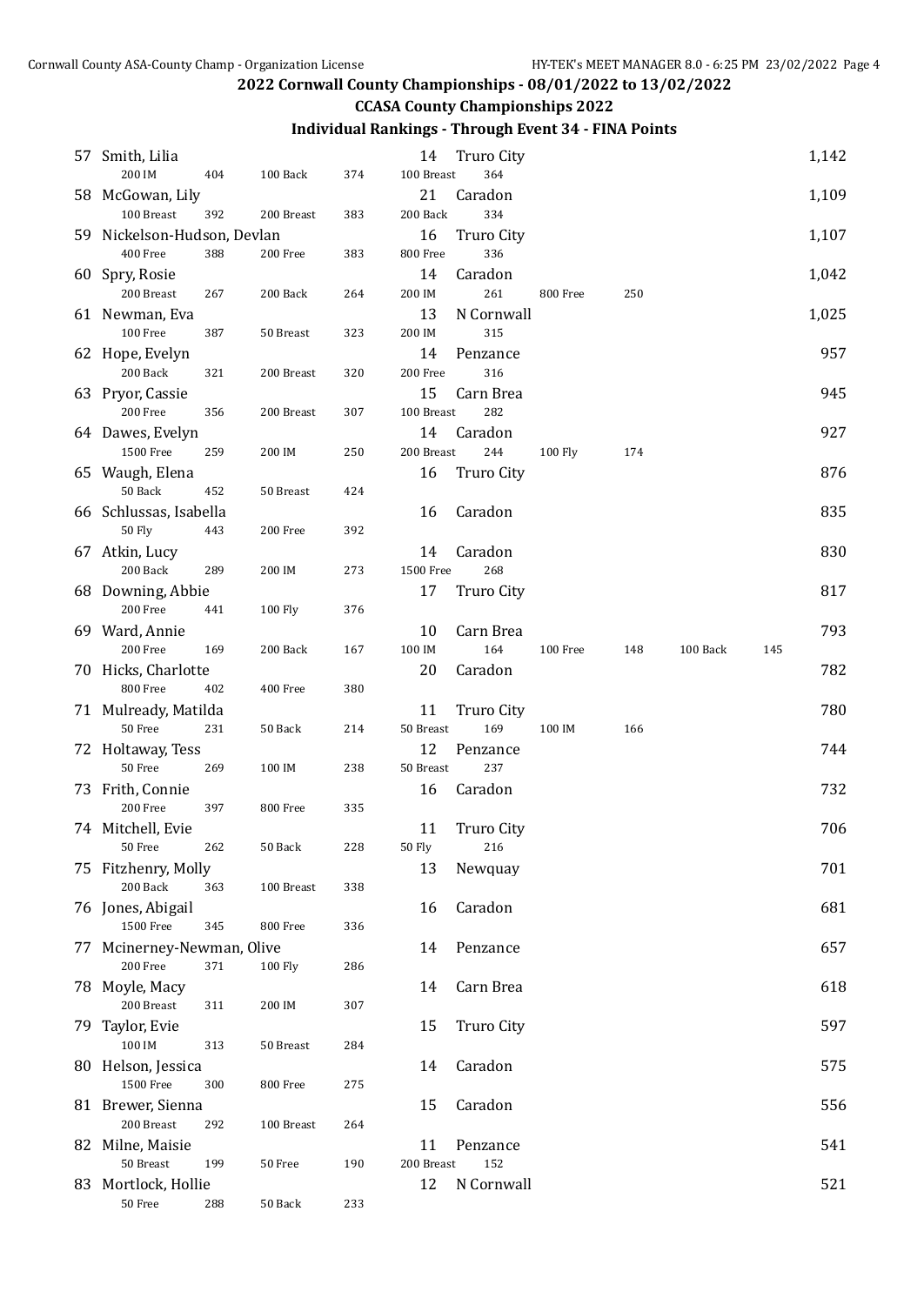#### **CCASA County Championships 2022**

|     | 84 Russell, Bea                   |     |                |     | 12            | St Ives Bay       | 504 |
|-----|-----------------------------------|-----|----------------|-----|---------------|-------------------|-----|
|     | 50 Free<br>85 Parker, Natalia     | 288 | 50 Breast      | 216 | 11            | <b>Truro City</b> | 483 |
|     | 100 IM                            | 176 | 200 Back       | 174 | <b>50 Fly</b> | 133               |     |
|     | 86 Connelly, Katya                |     |                |     | 11            | Newquay           | 421 |
|     | <b>50 Fly</b>                     | 160 | 200 Free       | 134 | 100 Back      | 127               |     |
| 87  | Ducros, Hatti                     |     |                |     | 14            | N Cornwall        | 403 |
|     | 50 Back                           | 403 |                |     |               | Caradon           |     |
|     | 88 Gray, Anna<br>200 IM           | 225 | <b>100 Fly</b> | 150 | 13            |                   | 375 |
| 89  | <b>Bristow, Frances</b>           |     |                |     | 14            | Penzance          | 371 |
|     | 200 Free                          | 371 |                |     |               |                   |     |
|     | 90 Kett, Hannah                   |     |                |     | 29            | Caradon           | 369 |
|     | 200 Breast                        | 369 |                |     |               |                   |     |
|     | 91 Cook, Katie<br>50 Back         | 365 |                |     | 13            | St Ives Bay       | 365 |
| 92  | Massy, Willow                     |     |                |     | 18            | St Austell        | 344 |
|     | 200 IM                            | 344 |                |     |               |                   |     |
| 93  | Oldfield, Lily                    |     |                |     | 15            | St Austell        | 343 |
|     | 200 Back<br>94 Holt, Maddison     | 343 |                |     | 14            | <b>Bude</b>       | 329 |
|     | 200 Breast                        | 329 |                |     |               |                   |     |
|     | 95 Morcom, Ava                    |     |                |     | 11            | <b>Truro City</b> | 323 |
|     | 50 Back                           | 175 | 200 Breast     | 148 |               |                   |     |
| 95  | Ryder, Elsie                      |     |                |     | 13            | Carn Brea         | 323 |
| 97  | 100 IM                            | 323 |                |     | 14            | Carn Brea         | 308 |
|     | Durant, Isabelle<br>200 IM        | 308 |                |     |               |                   |     |
|     | 98 Stone, Isabelle                |     |                |     | 10            | Carn Brea         | 305 |
|     | 200 Back                          | 167 | 200 Free       | 138 |               |                   |     |
| 99  | Briggs, Sienna                    |     |                |     | 11            | Caradon           | 304 |
|     | 100 Breast<br>100 Feldman, Jemima | 153 | 100 Free       | 151 | 13            | <b>Truro City</b> | 303 |
|     | 50 Breast                         | 303 |                |     |               |                   |     |
|     | 101 Leigh, Lilly                  |     |                |     | 13            | <b>Truro City</b> | 288 |
|     | 200 IM                            | 288 |                |     |               |                   |     |
|     | 102 Middlemiss-Frost, Miranda     |     |                |     | 15            | Penzance          | 282 |
|     | 50 Breast<br>102 Wood, Millie     | 282 |                |     | 11            | N Cornwall        | 282 |
|     | 100 Free                          | 157 | 200 Free       | 125 |               |                   |     |
|     | 104 Postlethwaite, Florence       |     |                |     | 12            | Penzance          | 274 |
|     | 200 Free                          | 274 |                |     |               |                   |     |
| 105 | Edwards, Alis-Me                  |     |                |     | 13            | St Ives Bay       | 273 |
|     | 200 Back<br>106 Wonnacott, Imogen | 273 |                |     | 13            | N Cornwall        | 267 |
|     | 200 Back                          | 267 |                |     |               |                   |     |
|     | 107 Jeffreys, Jasmine             |     |                |     | 14            | Caradon           | 263 |
|     | 800 Free                          | 263 |                |     |               |                   |     |
|     | 108 Collins, Ava<br>200 Breast    |     |                |     | 13            | St Austell        | 258 |
|     | 108 Smith, Jess                   | 258 |                |     | 15            | Penzance          | 258 |
|     | 200 Breast                        | 258 |                |     |               |                   |     |
|     | 110 Smith, Clea                   |     |                |     | 13            | Penzance          | 255 |
|     | 200 Breast                        | 255 |                |     |               |                   |     |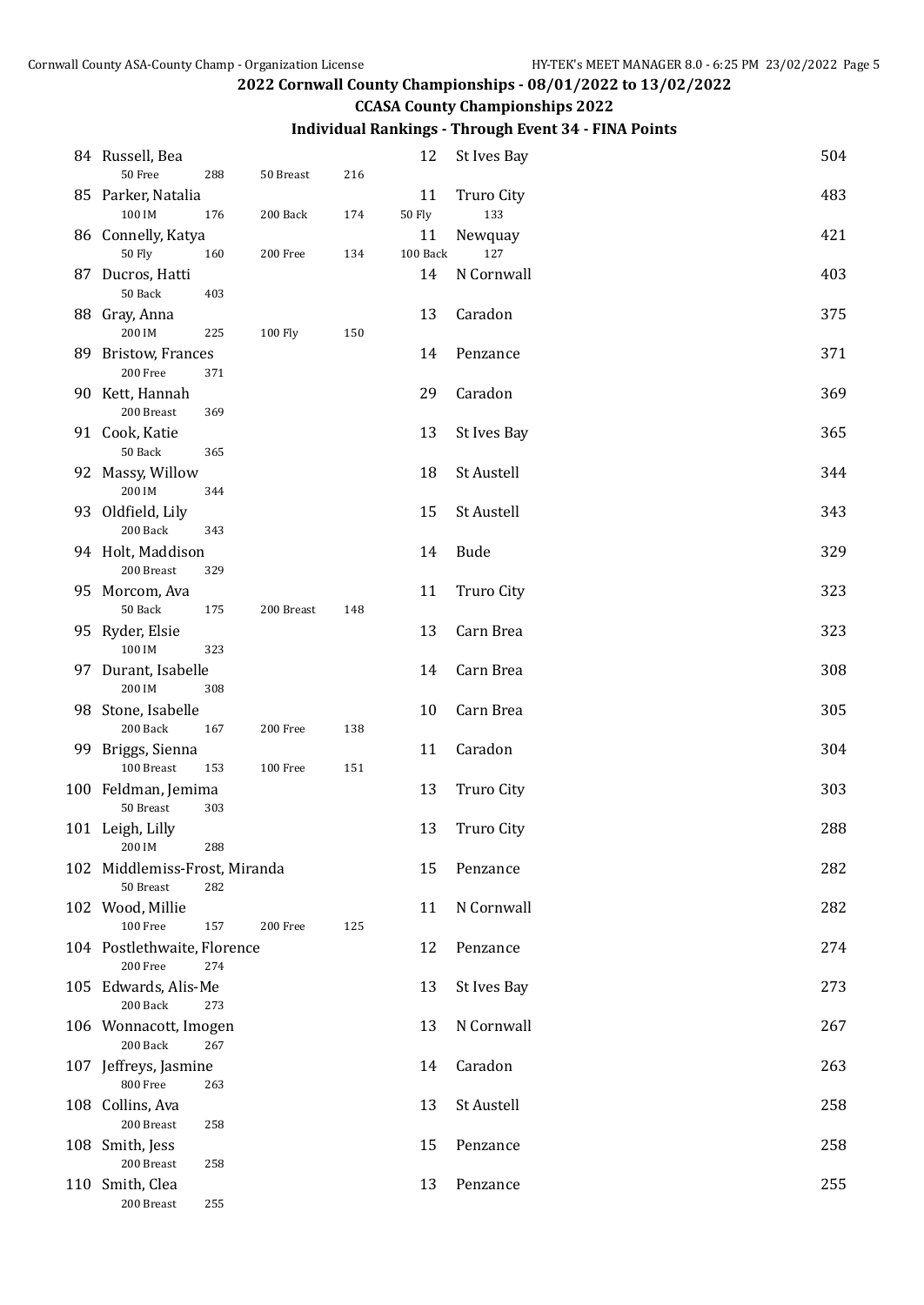#### **CCASA County Championships 2022**

### **Individual Rankings - Through Event 34 - FINA Points**

|     | 111 Skinner, Evie        |     | 13 | Carn Brea         | 231 |
|-----|--------------------------|-----|----|-------------------|-----|
|     | 50 Fly                   | 231 |    |                   |     |
|     | 112 Mitchell, Amy        |     | 11 | <b>Truro City</b> | 229 |
|     | 50 Free                  | 229 |    |                   |     |
|     | 113 Phillips, Aoife      |     | 12 | St Austell        | 221 |
|     | <b>50 Fly</b>            | 221 |    |                   |     |
|     | 114 Thomas, Hattie       |     | 13 | St Austell        | 218 |
|     | 200 Breast               | 218 |    |                   |     |
|     | 115 Whitley, Martha      |     | 13 | Caradon           | 203 |
|     | <b>1500 Free</b>         | 203 |    |                   |     |
|     | 116 James, Sophie        |     | 12 | <b>Bude</b>       | 195 |
|     | 200 Breast               | 195 |    |                   |     |
| 117 | Macintosh, Gracie        |     | 12 | Newquay           | 186 |
|     | 200 Breast               | 186 |    |                   |     |
|     | 118 Postlethwaite, Penny |     | 10 | Penzance          | 165 |
|     | 50 Breast                | 165 |    |                   |     |
|     | 119 Jacobs, Poppy        |     | 11 | Penzance          | 164 |
|     | 200 Free                 | 164 |    |                   |     |
|     | 120 Goodwin, Jocelyn     |     | 11 | Caradon           | 143 |
|     | 200 Free                 | 143 |    |                   |     |
|     | 121 Rattenbury, Abigail  |     | 10 | St Austell        | 139 |
|     | 200 Free                 | 139 |    |                   |     |
|     | 122 Postlethwaite, Jess  |     | 10 | Penzance          | 126 |
|     | 200 Free                 | 126 |    |                   |     |
|     |                          |     |    |                   |     |

#### **Men - Individual Scores**

|   | Place Name        |     |                |     |               | Age Team          |               |     |               |     | Points |
|---|-------------------|-----|----------------|-----|---------------|-------------------|---------------|-----|---------------|-----|--------|
|   | 1 Belt, Thomas    |     |                |     | 14            | Penzance          |               |     |               |     | 6,878  |
|   | 1500 Free         | 513 | 800 Free       | 496 | 400 Free      | 472               | 400 IM        | 450 | 200 Free      | 440 |        |
|   | 200 IM            | 411 | 200 Breast     | 390 | 100 Free      | 386               | 100 Breast    | 378 | 100 IM        | 372 |        |
|   | 50 Breast         | 365 | 50 Free        | 349 | 200 Fly       | 330               | 100 Back      | 328 | 200 Back      | 323 |        |
|   | <b>50 Fly</b>     | 305 | 100 Fly        | 296 | 50 Back       | 274               |               |     |               |     |        |
| 2 | Granger, Tyler    |     |                |     | 15            | Newquay           |               |     |               |     | 5,919  |
|   | 1500 Free         | 489 | 800 Free       | 488 | 400 Free      | 440               | 200 Free      | 433 | 50 Breast     | 379 |        |
|   | 400 IM            | 378 | 100 Breast     | 375 | 100 IM        | 360               | 200 Breast    | 350 | 200 IM        | 350 |        |
|   | 100 Free          | 335 | 200 Back       | 335 | 100 Back      | 322               | 50 Free       | 320 | <b>50 Fly</b> | 288 |        |
|   | 50 Back           | 277 |                |     |               |                   |               |     |               |     |        |
| 3 | Chapman, Timon    |     |                |     | 20            | Caradon           |               |     |               |     | 5,863  |
|   | 200 Free          | 499 | 100 Back       | 493 | 100 IM        | 490               | 50 Breast     | 479 | 200 IM        | 464 |        |
|   | 100 Breast        | 457 | <b>50 Fly</b>  | 441 | 100 Free      | 439               | 200 Back      | 434 | 50 Free       | 433 |        |
|   | 50 Back           | 424 | 200 Breast     | 419 | 100 Fly       | 391               |               |     |               |     |        |
| 4 | Coad, Ruan        |     |                |     | 14            | Carn Brea         |               |     |               |     | 5,019  |
|   | 400 Free          | 417 | 1500 Free      | 405 | 100 Free      | 394               | 50 Free       | 383 | 200 Free      | 380 |        |
|   | 800 Free          | 374 | 200 IM         | 366 | <b>50 Fly</b> | 357               | 100 IM        | 350 | 100 Back      | 342 |        |
|   | 200 Back          | 327 | 50 Breast      | 319 | 50 Back       | 315               | 200 Breast    | 290 |               |     |        |
| 5 | Wonnacott, Finley |     |                |     | 16            | N Cornwall        |               |     |               |     | 4,244  |
|   | 50 Breast         | 488 | 50 Free        | 475 | 100 Breast    | 470               | 200 Free      | 457 | 100 IM        | 450 |        |
|   | 200 Breast        | 437 | 200 IM         | 431 | 200 Back      | 376               | 100 Back      | 366 | 100 Fly       | 294 |        |
| 6 | Taylor, Jack      |     |                |     | 15            | Caradon           |               |     |               |     | 3,991  |
|   | 50 Breast         | 383 | 100 Free       | 369 | 50 Free       | 368               | 100 Breast    | 364 | 100 IM        | 355 |        |
|   | 200 IM            | 355 | 200 Breast     | 342 | 800 Free      | 324               | <b>50 Fly</b> | 324 | 100 Back      | 291 |        |
|   | 50 Back           | 260 | <b>100 Flv</b> | 256 |               |                   |               |     |               |     |        |
| 7 | Stoddard, Elliot  |     |                |     | 15            | <b>Truro City</b> |               |     |               |     | 3,979  |
|   | 100 Free          | 493 | 200 Free       | 456 | 50 Free       | 452               | <b>50 Fly</b> | 447 | 100 IM        | 446 |        |
|   | <b>100 Flv</b>    | 445 | 200 IM         | 441 | 50 Back       | 401               | 50 Breast     | 398 |               |     |        |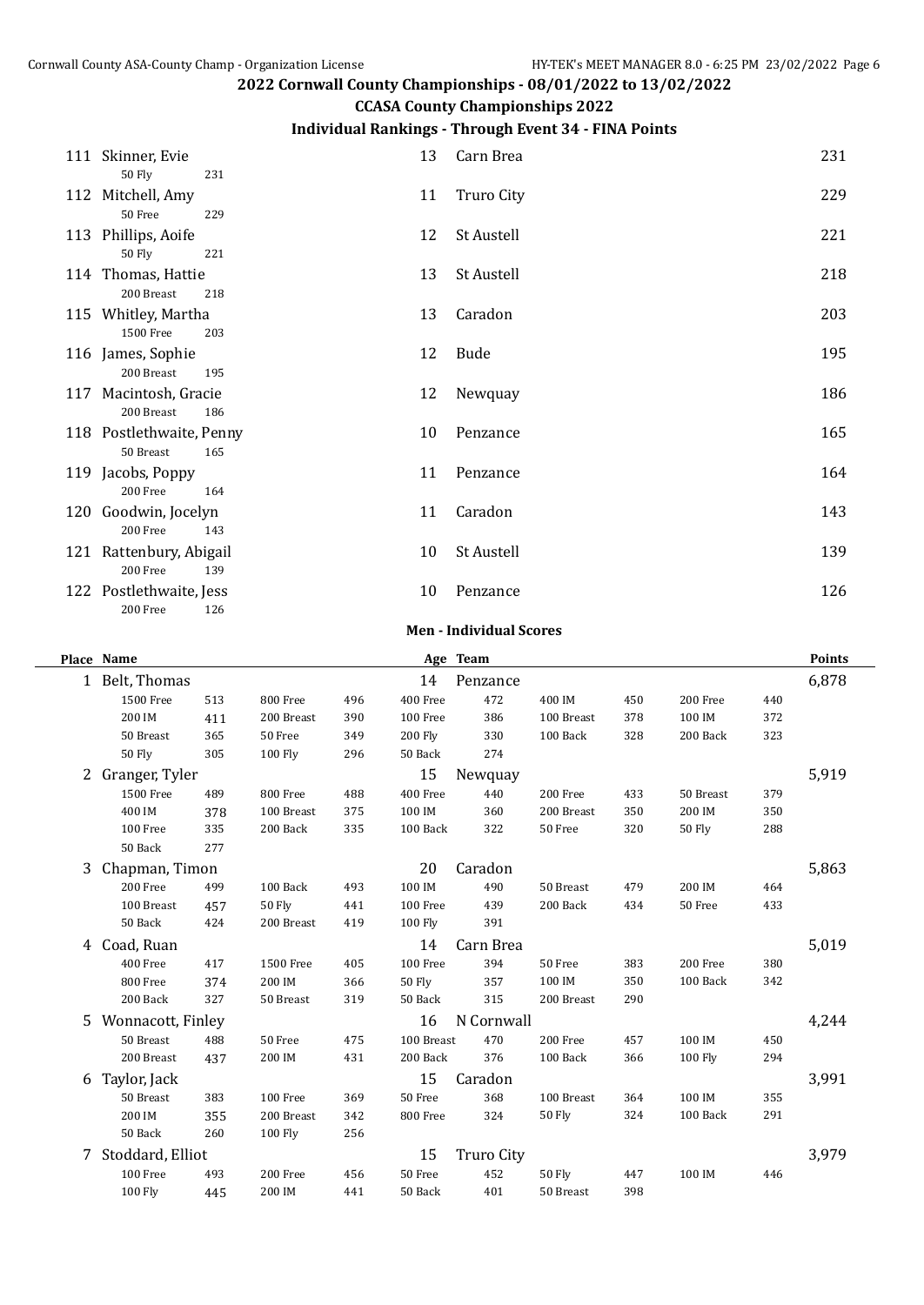### **CCASA County Championships 2022 Individual Rankings - Through Event 34 - FINA Points**

| 8  | Jones, Timothy               |     |                      |     | 14             | Newquay                |               |     |                |     | 3,892 |
|----|------------------------------|-----|----------------------|-----|----------------|------------------------|---------------|-----|----------------|-----|-------|
|    | 400 Free                     | 474 | 200 Free             | 442 | <b>200 Fly</b> | 441                    | 100 Free      | 414 | <b>100 Fly</b> | 405 |       |
|    | <b>50 Fly</b>                | 377 | 50 Free              | 375 | 100 Breast     | 356                    | 50 Breast     | 315 | 50 Back        | 293 |       |
| 9  | Ryder, Thomas                |     |                      |     | 15             | Carn Brea              |               |     |                |     | 3,885 |
|    | 100 Free                     | 365 | 200 Free             | 365 | 800 Free       | 364                    | 200 IM        | 360 | 50 Free        | 346 |       |
|    | 100 IM                       | 334 | 100 Back             | 310 | 200 Back       | 304                    | 50 Fly        | 293 | 50 Back        | 282 |       |
|    | <b>100 Fly</b>               | 282 | <b>200 Fly</b>       | 280 |                |                        |               |     |                |     |       |
| 10 | Stoddard, Toby               |     |                      |     | 13             | <b>Truro City</b>      |               |     |                |     | 3,488 |
|    | 100 Free                     | 379 | 200 Free             | 379 | 50 Free        | 365                    | 50 Back       | 363 | 100 Back       | 359 |       |
|    | 200 Back                     | 358 | 100 IM               | 349 | 200 IM         | 332                    | <b>50 Fly</b> | 306 | 50 Breast      | 298 |       |
|    | 11 Davies, William           |     |                      |     | 12             | Newquay                |               |     |                |     | 3,375 |
|    | 1500 Free                    | 349 | 400 Free             | 332 | 800 Free       | 330                    | 200 Free      | 302 | 50 Free        | 284 |       |
|    | 100 Free                     | 280 | 100 Back             | 278 | 200 Back       | 278                    | 200 IM        | 246 | 50 Back        | 240 |       |
|    | 100 IM                       | 239 | 50 Fly               | 217 |                |                        |               |     |                |     |       |
|    | 12 Jeffrey, Finley           |     |                      |     | 14             | <b>Truro City</b>      |               |     |                |     | 3,053 |
|    | 1500 Free                    | 354 | 800 Free             | 350 | 400 IM         | 330                    | 200 Free      | 329 | 200 IM         | 299 |       |
|    | 100 Breast                   | 294 | 200 Breast           | 291 | 50 Breast      | 279                    | 100 IM        | 266 | 100 Fly        | 261 |       |
| 13 | Caddy, Alexander             |     |                      |     | 15             | Caradon                |               |     |                |     | 3,031 |
|    | 50 Free                      | 370 | 100 Free             | 366 | 50 Breast      | 360                    | 200 Free      | 359 | 100 Breast     | 342 |       |
|    | 100 IM                       | 326 | 800 Free             | 318 | 200 IM         | 304                    | 200 Breast    | 286 |                |     |       |
|    | 14 Maddern, Dmitri           |     |                      |     | 14             | Penzance               |               |     |                |     | 2,715 |
|    | 100 Free                     | 403 | 100 Back             | 382 | 50 Free        | 370                    | 50 Back       | 370 | 200 Back       | 346 |       |
|    | <b>50 Fly</b>                | 308 | 100 IM               | 288 | 100 Fly        | 248                    |               |     |                |     |       |
| 15 | Greet, Thomas                |     |                      |     | 17             | Caradon                |               |     |                |     | 2,530 |
|    | <b>50 Fly</b>                | 400 | 100 Fly              | 400 | 100 IM         | 367                    | 200 IM        | 364 | 100 Back       | 344 |       |
|    | <b>200 Fly</b>               | 341 | 50 Breast            | 314 |                |                        |               |     |                |     |       |
|    | 16 Hague, Douglas            |     |                      |     | 14             | Newquay                |               |     |                |     | 2,402 |
|    | 100 Free                     | 439 | 200 Free             | 435 | 400 Free       | 433                    | 50 Free       | 407 | 100 IM         | 366 |       |
|    | <b>50 Fly</b>                | 322 |                      |     |                |                        |               |     |                |     |       |
|    |                              |     |                      |     |                |                        |               |     |                |     |       |
| 17 | Leigh, Joshua<br>200 Free    |     |                      |     | 16<br>100 Back | <b>Truro City</b>      |               |     |                |     | 2,124 |
|    |                              | 489 | 50 Free              | 467 |                | 413                    | 50 Back       | 401 | 100 Breast     | 354 |       |
| 18 | Eyre, Joshua                 |     |                      |     | 16             | Newquay                |               |     |                |     | 2,108 |
|    | 800 Free                     | 459 | 200 Free             | 431 | 200 Back       | 424                    | 100 Back      | 410 | 50 Back        | 384 |       |
| 19 | Christophers, Luke           |     |                      |     | 18             | Newquay                |               |     |                |     | 1,933 |
|    | 50 Breast                    | 393 | 200 Breast           | 392 | 1500 Free      | 391                    | 100 Breast    | 387 | 100 IM         | 370 |       |
|    | 20 Mitchell, George          |     |                      |     | 17             | <b>Truro City</b>      |               |     |                |     | 1,779 |
|    | 50 Free                      | 488 | $100\,\mathrm{Free}$ | 484 | 50 Fly         | 428                    | 50 Back       | 379 |                |     |       |
|    | 21 Stewart, Samuel           |     |                      |     | 19             | Caradon                |               |     |                |     | 1,668 |
|    | 400 Free                     | 468 | 1500 Free            | 431 | 100 IM         | 397                    | 100 Fly       | 372 |                |     |       |
|    | 22 Osborne, Benjamin         |     |                      |     | 14             | <b>Truro City</b>      |               |     |                |     | 1,521 |
|    | 200 Free                     | 299 | <b>50 Fly</b>        | 290 | 100 Back       | 254                    | 200 Breast    | 232 | <b>100 Fly</b> | 228 |       |
|    | 100 Breast                   | 218 |                      |     |                |                        |               |     |                |     |       |
|    | 23 Pond, Mikey               |     |                      |     | 19             | <b>Carrick Masters</b> |               |     |                |     | 1,508 |
|    | 50 Free                      | 510 | 50 Breast            | 504 | <b>50 Fly</b>  | 494                    |               |     |                |     |       |
|    | 24 Solly, Leo                |     |                      |     | 13             | N Cornwall             |               |     |                |     | 1,432 |
|    | 50 Free                      | 285 | 100 Free             | 262 | 100 Back       | 242                    | 50 Back       | 219 | 50 Fly         | 216 |       |
|    | $100\ \mathtt{Breat}$        | 208 |                      |     |                |                        |               |     |                |     |       |
|    | 25 Williams, Kieran s10b9m10 |     |                      |     | 18             | Newquay                |               |     |                |     | 1,329 |
|    | 400 Free                     | 483 | 100 Free             | 472 | 100 Back       | 374                    |               |     |                |     |       |
|    |                              |     |                      |     | 12             | Caradon                |               |     |                |     |       |
|    | 26 Caddy, Michael<br>50 Free |     | 800 Free             |     |                |                        |               |     |                |     | 1,150 |
|    |                              | 193 |                      | 179 | 200 Free       | 178                    | 100 IM        | 173 | 50 Back        | 151 |       |
|    | <b>50 Fly</b>                | 149 | 50 Breast            | 127 |                |                        |               |     |                |     |       |
| 27 | Hague, Frederick             |     |                      |     | 12             | Newquay                |               |     |                |     | 1,147 |
|    | 100 Free                     | 262 | 50 Free              | 239 | <b>100 Fly</b> | 225                    | 100 IM        | 219 | <b>50 Fly</b>  | 202 |       |
| 28 | Young, Max                   |     |                      |     | 12             | Penzance               |               |     |                |     | 1,130 |
|    | 100 Free                     | 215 | 50 Free              | 213 | 100 IM         | 185                    | 100 Breast    | 183 | 50 Back        | 171 |       |
|    | $50\,\mathrm{Breat}$         | 163 |                      |     |                |                        |               |     |                |     |       |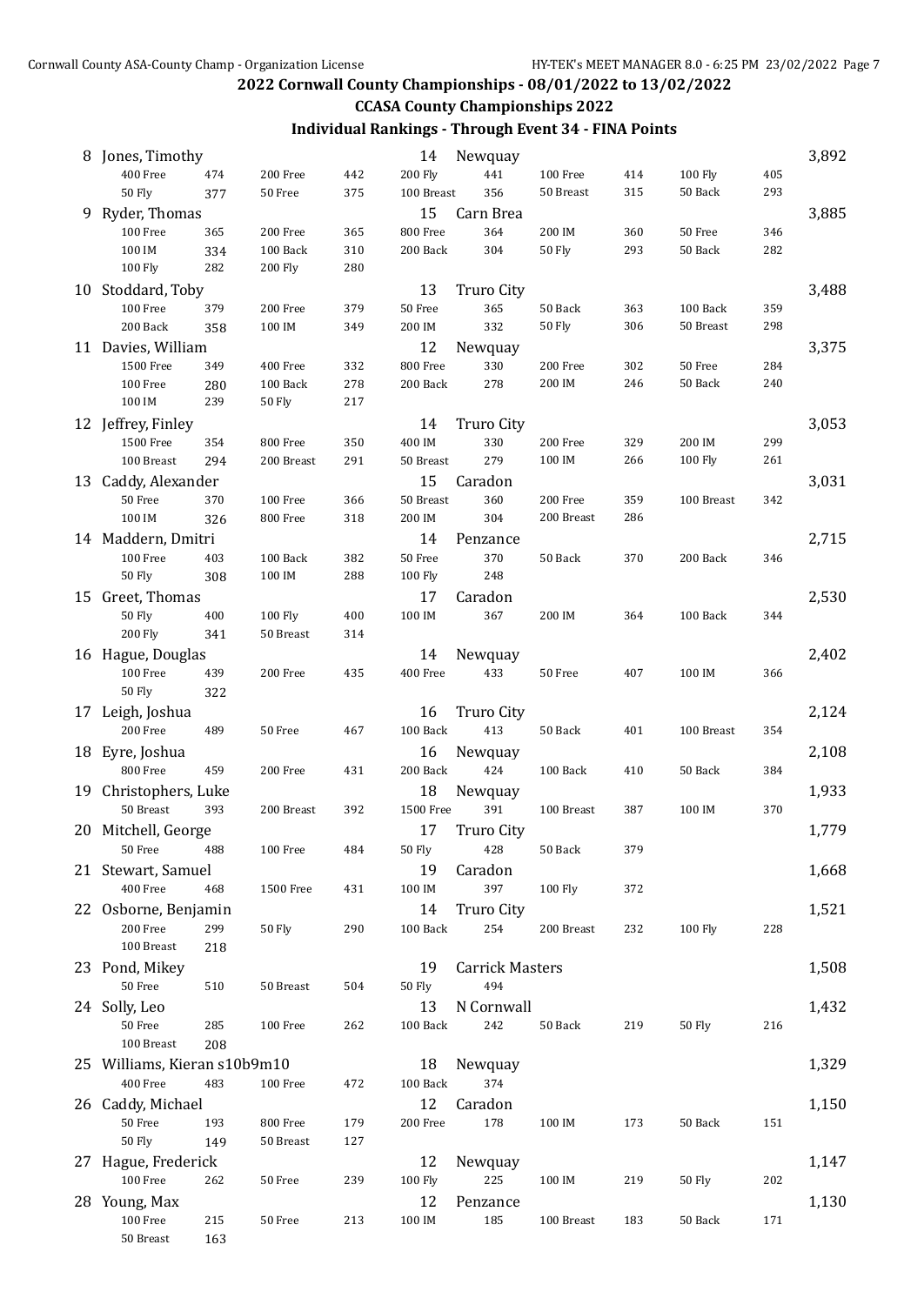#### **CCASA County Championships 2022**

| 29 | Clemens, Zak                   |     |            |     | 17                 | <b>Truro City</b>  |            |     |           |     | 1,114 |
|----|--------------------------------|-----|------------|-----|--------------------|--------------------|------------|-----|-----------|-----|-------|
|    | 400 Free                       | 575 | 1500 Free  | 539 |                    |                    |            |     |           |     |       |
| 30 | Garner, Bradley                |     |            |     | 16                 | N Cornwall         |            |     |           |     | 1,099 |
|    | 100 Free                       | 409 | 50 Fly     | 369 | 100 Fly            | 321                |            |     |           |     |       |
|    | 31 Woodhouse, Kieran           |     |            |     | 17                 | Caradon            |            |     |           |     | 1,047 |
|    | 200 Free                       | 388 | 800 Free   | 337 | 200 IM             | 322                |            |     |           |     |       |
|    | 32 Lee, Sam<br>800 Free        | 360 | 400 Free   | 343 | 14<br>200 Free     | Newquay<br>315     |            |     |           |     | 1,018 |
| 33 | Allan, Jowan                   |     |            |     | 14                 | <b>Truro City</b>  |            |     |           |     | 967   |
|    | 50 Free                        | 296 | 50 Breast  | 227 | 100 Breast         | 225                | 200 Breast | 219 |           |     |       |
|    | 34 Wiles, Archie               |     |            |     | 14                 | <b>Truro City</b>  |            |     |           |     | 926   |
|    | 100 Free                       | 315 | 100 Back   | 314 | 50 Back            | 297                |            |     |           |     |       |
| 35 | Tamblyn, Nathaniel             |     |            |     | 11                 | N Cornwall         |            |     |           |     | 873   |
|    | 50 Free                        | 200 | 50 Fly     | 196 | 100 Free           | 182                | 50 Back    | 172 | 50 Breast | 123 |       |
|    | 36 Hoskin, Kian                |     |            |     | 15                 | St Ives Bay        |            |     |           |     | 838   |
|    | 100 IM                         | 290 | 200 Breast | 285 | 100 Breast         | 263                |            |     |           |     |       |
| 37 | McAvoy, Jonah                  |     |            |     | 12                 | Newquay            |            |     |           |     | 831   |
|    | 100 IM                         | 183 | 50 Free    | 181 | 50 Breast          | 174                | 50 Back    | 149 | 50 Fly    | 144 |       |
| 38 | Butterfield, Dominic           |     |            |     | 16                 | Penzance           |            |     |           |     | 823   |
|    | 50 Free                        | 441 | 50 Back    | 382 |                    |                    |            |     |           |     |       |
| 39 | Rigg, Tom                      |     |            |     | 15                 | Carn Brea          |            |     |           |     | 713   |
|    | 200 Free                       | 273 | 100 Back   | 237 | 50 Back            | 203                |            |     |           |     |       |
| 40 | Dawson, Benjamin<br>100 Free   | 403 |            |     | 16                 | <b>Truro City</b>  |            |     |           |     | 675   |
|    | 41 Jacobs, Archie              |     | 100 Breast | 272 | 13                 | Penzance           |            |     |           |     | 663   |
|    | 50 Free                        | 233 | 200 Free   | 229 | 50 Back            | 201                |            |     |           |     |       |
|    | 42 Ward, Harry                 |     |            |     | 14                 | Carn Brea          |            |     |           |     | 640   |
|    | 50 Breast                      | 238 | 100 Breast | 220 | 200 Breast         | 182                |            |     |           |     |       |
|    | 43 O'Brien, Aidan              |     |            |     | 15                 | St Ives Bay        |            |     |           |     | 638   |
|    | 50 Breast                      | 215 | 200 Breast | 214 | 100 Breast         | 209                |            |     |           |     |       |
|    | 44 Tamblyn, Harrison           |     |            |     | 11                 | N Cornwall         |            |     |           |     | 627   |
|    | 50 Free                        | 196 | 100 Free   | 168 | 50 Back            | 138                | 50 Breast  | 125 |           |     |       |
|    | 45 Streeter, Ezekiel           |     |            |     | 10                 | Newquay            |            |     |           |     | 581   |
|    | 50 Free                        | 143 | 100 Free   | 129 | 100 IM             | 119                | 50 Breast  | 104 | 50 Fly    | 86  |       |
|    | 46 Reynolds, Luke              |     |            |     | 13                 | Carn Brea          |            |     |           |     | 569   |
|    | 100 Back                       | 205 | 50 Back    | 188 | $100\ \mathrm{IM}$ | 176                |            |     |           |     |       |
| 47 | Rich, Tomas                    |     |            |     | 16                 | Carn Brea          |            |     |           |     | 553   |
|    | 50 Breast                      | 295 | 200 Breast | 258 |                    |                    |            |     |           |     |       |
|    | 48 Palmer, Rocky<br>50 Free    |     |            |     | 13                 | St Ives Bay<br>174 |            |     |           |     | 552   |
| 49 | Knowles, Chester               | 201 | 200 IM     | 177 | 100 IM<br>14       | Newquay            |            |     |           |     | 549   |
|    | 50 Back                        | 286 | 100 IM     | 263 |                    |                    |            |     |           |     |       |
| 50 | Rawlings, Noah                 |     |            |     | 12                 | <b>Truro City</b>  |            |     |           |     | 530   |
|    | 50 Back                        | 194 | 100 Back   | 174 | 100 Free           | 162                |            |     |           |     |       |
|    | 51 Roche, Harry                |     |            |     | 13                 | <b>Truro City</b>  |            |     |           |     | 502   |
|    | 100 Back                       | 181 | 100 IM     | 172 | 50 Breast          | 149                |            |     |           |     |       |
|    | 52 Phippard, Jack              |     |            |     | 16                 | Launceston         |            |     |           |     | 491   |
|    | 100 Breast                     | 262 | 200 Breast | 229 |                    |                    |            |     |           |     |       |
| 53 | Marshall, Tommie-Scott         |     |            |     | 16                 | N Cornwall         |            |     |           |     | 485   |
|    | 800 Free                       | 281 | 200 Breast | 204 |                    |                    |            |     |           |     |       |
|    | 54 Hirst, Samuel               |     |            |     | 13                 | St Austell         |            |     |           |     | 431   |
|    | 50 Free                        | 236 | 50 Back    | 195 |                    |                    |            |     |           |     |       |
|    | 55 Matthews, Ethan<br>800 Free | 422 |            |     | 14                 | St Ives Bay        |            |     |           |     | 422   |
|    |                                |     |            |     |                    |                    |            |     |           |     |       |